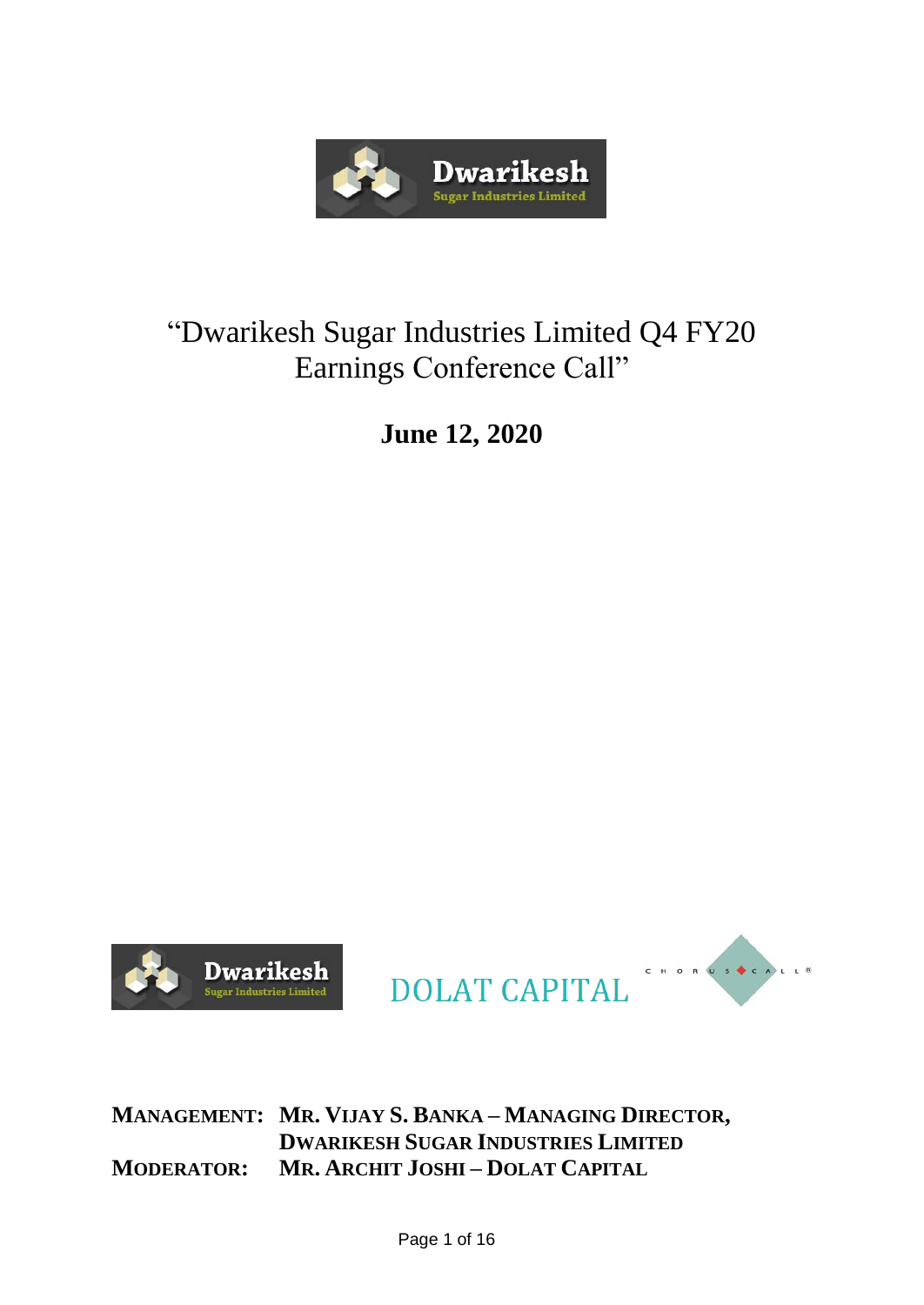

**Moderator:** Ladies and gentlemen, good day and welcome to the Dwarikesh Sugar Industries Limited Q4 FY20 Earnings Conference Call hosted by Dolat Capital. As a reminder, all participant lines will be in the listen-only mode and there will be an opportunity for you to ask questions after the presentation concludes. Should you need assistance during the conference call, please signal an operator by pressing '\*' and then '0' on your touchtone phone. Please note that this conference is being recorded. I now hand the conference over to Mr. Archit Joshi from Dolat Capital. Thank you and over to you, sir.

Dwarikesh

- **Archit Joshi:** Thanks, Steven**.** Good afternoon everyone. On behalf of Dolat Capital, I welcome you all to the Q4 and FY20 conference call of Dwarikesh Sugar Industries Limited. I thank the management for giving us the opportunity of hosting this call. We have with us today, Mr. Vijay S. Banka – Managing Director of Dwarikesh Sugar Industries Limited. Without further ado, I would like to hand over the floor to Mr. Banka for his opening remarks after which we will have the floor open for the Q&A. Over to you, sir.
- **Vijay S. Banka:** Very good afternoon and a very warm & hearty welcome to the Q4FY20 earnings call conference. Our Q4FY20 results have already been announced and I am sure you must have gone through the same. However before I touch upon the financials and the numbers, let me quickly tell you what has been happening in the industry, in the state of Uttar Pradesh, in India and then across the globe

We had this unfortunate outbreak of COVID pandemic which has unleashed problems in all walks of life. In Uttar Pradesh, we were fortunate because the government supported us and they ensured that we carried on with our crushing operations uninterruptedly so that the farmers don't have to face any hardship and their standing cane is totally harvested. Initially, we did have some problem in sourcing the intermediate inputs such as lime, sulphur, HDPE bags, etc., but these were slowly overcome. Thanks to the support of the state government, we were able to overcome all these impediments. However on demand side, there has been some disruption which some industry estimates put it at anything between 1 and 1.5 million tonnes. So, April was particularly a difficult month, May was slightly better and we expect things will get better in the month of June and here onwards. Therefore, these last two months have been months of uncertainty as fear has gripped the entire mankind. We only hope and pray that some solution is found to this pandemic at the earliest. Internationally, sugar prices have rallied - prices which had touched a low of 10 cents per pound because of tumbling crude prices have recovered and presently the international raw price is at around 12 cents per pound.

The white sugar prices are attractive at US \$395 per metric tonne. So, the recovery in price is partly on account of the clogging of the ports. Ports all over the world including Brazilian ports are facing problems and so are the Indian ports. Because of the clogging of ports export of sugar from India also received a setback. However things are limping back to normal and we hope things will get better from hereon. There has been some discussion on the increase in the MSP which is presently at Rs. 3100 per quintal. We expect the MSP could be increased by Rs. 2 per kg or so, although our request is for a larger increase. Buffer stock subsidy scheme is in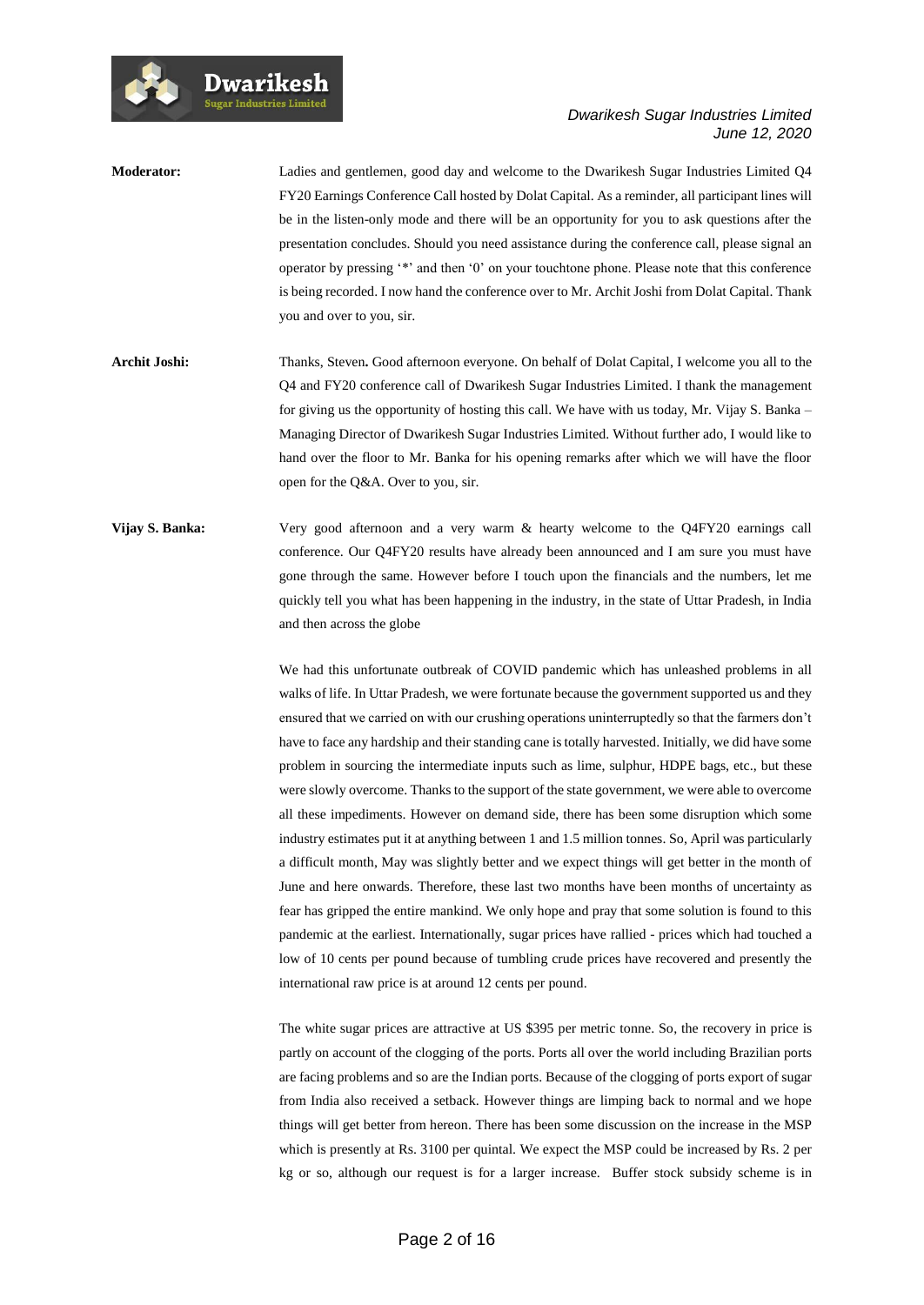

operation and will be there till July end. We expect the government to continue with the buffer stock scheme. One big challenge for all the sugar mills, particularly in UP is that we are sitting on huge stockpile of sugar. We also expect early announcement of the export policy for 2020- 2021 season. Early announcement will help enable sugar mills to take the advantage of presently prevailing higher prices. We don't know how long these prices will last. So we just hope that the government announces the export policy quickly. Going forward we are cautiously optimistic, we hope things should get better from here onwards.

In this quarter, we clocked a sales of Rs. 463.21 crore and for full year we clocked a sales of Rs. 1,341.53 crore. Profit after tax was Rs. 44.27 crore vis-à-vis Rs. 32.35 crore in the corresponding quarter last year. Our full year basis PAT was Rs. 73.45 crore vis-à-vis Rs. 95.11 crore for full year 2018-19. This has been a reasonable quarter for us and during this quarter we sold 12.28 lakh quintals of sugar at an average realization of Rs. 2905 per quintal. I must clarify here that the realization appears lower because the subsidy on the sugar exported and accounted by us gets accounted as other operating income. So, if we factor for that subsidy and add it to the selling price, our realization is about Rs. 3,195 per quintal approximately. Similarly, for full year basis, 38.78 lakh quintals of sugar was sold which included 9.61 lakh quintals of export of raw sugar. Here again the realization is Rs. 2,968 per quintal and if we factor for the subsidy, the realization is Rs. 3,130 per quintal approximately. As I said, we are sitting on a huge stock. On March 30, the stock was about 29.58 lakh quintals. We do expect that there is faster liquidation of the stock hereafter.

Distillery project has been successfully commissioned. It is under stabilization. One big setback that we received at the beginning of the financial year is the reduction in the power tariff which was reduced from about Rs. 5 a unit to nearly Rs. 2.95 a unit. As a result we suffered a setback of Rs. 17.55 crore during the quarter as compared to corresponding quarter of last year and on a full year basis, the impact was Rs. 33.77 crore.

Our loan position is reasonable and all our long-term loans are at subsidized rate of interest and we have been rated A+ for our long term loans and the rating for our commercial paper program is A1+ which is the highest rating. We have made a modest beginning in our efforts to manufacture sanitizers. It actually started off as a CSR initiative but going forward, we see this transforming as reasonably good business opportunity although it is too early to be very sure about it. There will be lot of competition. So, this in nutshell how the quarter & the year was for us. I would now request you to please ask me questions. Thank you very much.

**Moderator:** Thank you very much. We will now begin the question and answer session. The first question is from the line of Rajesh Majumdar from B&K Securities. Please go ahead.

**Rajesh Majumdar:** I just had some broad questions on the industry, so if you could clarify my doubts on that. As far as I know that the total demand, this year is likely to be about 25 million tonnes and we will have an opening inventory of somewhere around 8 million tonnes from last year or more?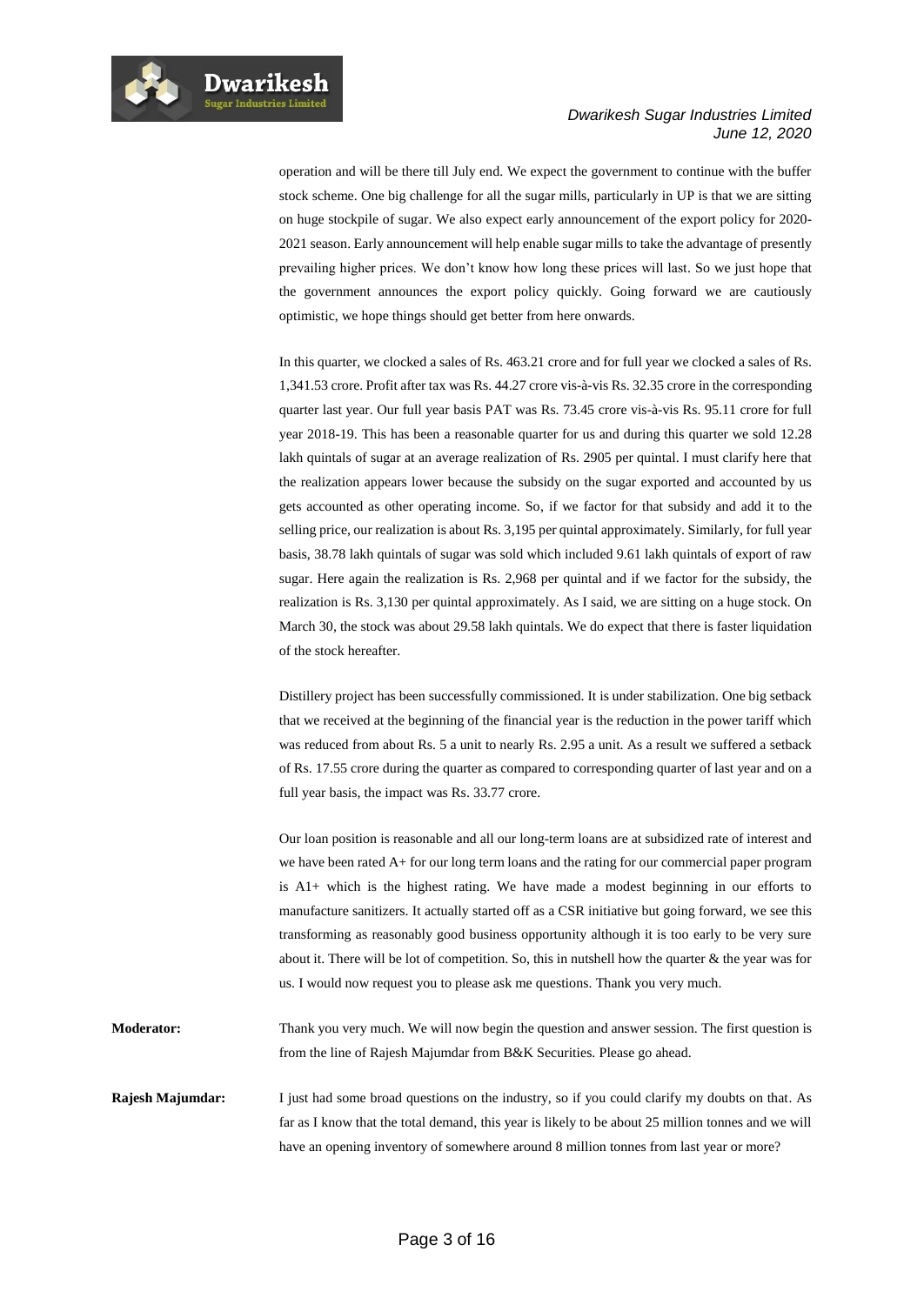

|                  | be about 9 million tonnes but there has been demand disruption which is one reason why our<br>inventory is expected to be higher and secondly the export initiative also received a bit of setback<br>which is the reason why we now expect closing inventory to be about 11 million tonnes.                                                                                                                                                                                                                                                                                                                                                                                                                                                                                                                                                                                                                                                                                                                                                                                                                                                                                                                                                                                                    |
|------------------|-------------------------------------------------------------------------------------------------------------------------------------------------------------------------------------------------------------------------------------------------------------------------------------------------------------------------------------------------------------------------------------------------------------------------------------------------------------------------------------------------------------------------------------------------------------------------------------------------------------------------------------------------------------------------------------------------------------------------------------------------------------------------------------------------------------------------------------------------------------------------------------------------------------------------------------------------------------------------------------------------------------------------------------------------------------------------------------------------------------------------------------------------------------------------------------------------------------------------------------------------------------------------------------------------|
| Rajesh Majumdar: | 11 million tonnes and this year probably you are going to have some higher production compared<br>to last year because last year there was disruption in Maharashtra, so may be about 30 or 31<br>million tonnes, so you must be looking at 42 million tonnes minus 25?                                                                                                                                                                                                                                                                                                                                                                                                                                                                                                                                                                                                                                                                                                                                                                                                                                                                                                                                                                                                                         |
| Vijay S. Banka:  | Yes.                                                                                                                                                                                                                                                                                                                                                                                                                                                                                                                                                                                                                                                                                                                                                                                                                                                                                                                                                                                                                                                                                                                                                                                                                                                                                            |
| Rajesh Majumdar: | So what do you expect, I mean one thing is the MSP and the other thing is the export. Do you<br>think the export subsidy will have to be enhanced further or there will be more measures, so<br>exactly I wanted to know your thoughts on that?                                                                                                                                                                                                                                                                                                                                                                                                                                                                                                                                                                                                                                                                                                                                                                                                                                                                                                                                                                                                                                                 |
| Vijay S. Banka:  | Export subsidy - As we have experienced Government decides on the quantum of export subsidy<br>based on parity between domestic price $\&$ international price so as to ensure that realization from<br>export after considering the subsidy is reasonable. Realization from export may be lesser than<br>domestic price even after considering subsidy but then the domestic market is very limited. So<br>the quantum of subsidy will depend, based on MSP and international price of sugar. However,<br>we do expect that there is enhancement in the target export quantity.                                                                                                                                                                                                                                                                                                                                                                                                                                                                                                                                                                                                                                                                                                                |
| Rajesh Majumdar: | Last year, the quota was about 5, how much did we do finally in terms of exports and what was<br>Dwarikesh's share in that?                                                                                                                                                                                                                                                                                                                                                                                                                                                                                                                                                                                                                                                                                                                                                                                                                                                                                                                                                                                                                                                                                                                                                                     |
| Vijay S. Banka:  | Quota was 6 million tonnes and already the contracts have been executed, (physical exports is<br>underway) for about 4.2 million tonnes. The government's expectation and the ISMA's<br>expectation is that we may end up with 5 million tonnes of export. There are two types of sugar<br>mills, one those who are enthusiastic performers of exports and those which are nonperforming.<br>There are some sugar mills which are not able to export their obligation. Already government<br>has done two redistribution, the first redistribution was done early and the second redistribution<br>was also done some time ago and we expect the third redistribution to happen in the first week<br>of July. Our original quota was about 79,000 metric tonnes. In the first redistribution, we got<br>additional quota of about 29,000 metric tonnes and in the second redistribution we got a quota<br>of 12,000 metric tonnes. Our total export quota that we got was about 120,000 metric tonnes<br>approximately. We have already completed export of our original quota and first redistricted<br>quota. We are in the process of exporting quota allotted under second redistribution which is<br>about 12,000 metric tonnes. We will complete all our exports before end of June 2020. |
| Rajesh Majumdar: | So, normally these export subsidies are decided at the end of the fiscal year, it is not going to be<br>now, the export subsidies are decided after the whole year, the government looks at the inventory<br>position, etc.?                                                                                                                                                                                                                                                                                                                                                                                                                                                                                                                                                                                                                                                                                                                                                                                                                                                                                                                                                                                                                                                                    |

**Vijay S. Banka:** We began the year with the inventory of 14 million tonnes and we should end up with the

Dwarikesh

inventory of about 11 million tonnes. We originally estimated that the closing inventory would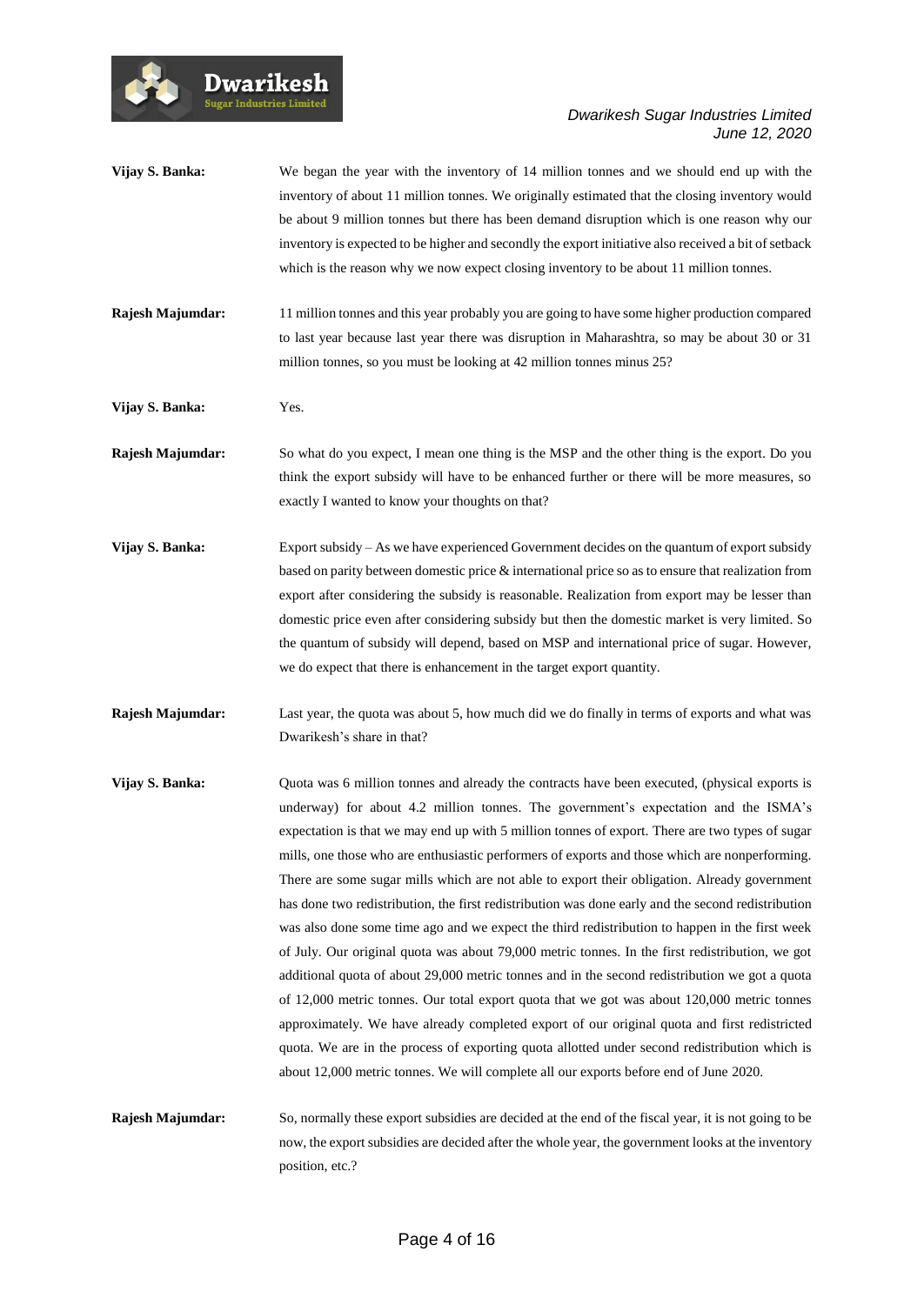

**Vijay S. Banka:** Sorry to interrupt you, export subsidy is decided upfront.

**Dwarikesh** sugar Industries Limite

- **Rajesh Majmudar:** So, it is normalized when the normal sugar policy comes when the normal like other years it has been August like the ethanol policy, all the MSP, etc. is decided. This year, I think the market is expecting it to be earlier, I don't know?
- **Vijay S. Banka:** When the export quota of 6 million tonnes was announced subsidy on the same was also announced. If the same is not known upfront one would not be incentivized to export. Therefore, the quota announcement and the announcement of subsidy is done together. Companies can then make their internal calculations and take a call on exporting sugar and quickly go onto strike export deals.

**Rajesh Majmudar:** So you are expecting all this to be announced before last year time, normally it is in August if I am not mistaken, so?

- **Vijay S. Banka:** Yes, it should be around August as we are already in June. We are requesting the government to announce it quickly so that we can take the advantage of the present market. Market always presents an opportunity. Sometimes when the quota is announced, the market is not favorable but then there comes a time when market moves up and down depending upon the crude prices. For example, now the crude prices have gotten better and sugar prices have moved upwards. So there is always an opportunity to be grabbed.
- **Rajesh Majmudar:** And my last question is on the SAP, so there has been no change in SAP in the last 2 years, prior to elections or whatever, so is there a chance that might be revised now to the farmers?
- **Vijay S. Banka:** We don't know. Good sense has prevailed with the state government, they have not revised the SAP in the last 2 years. We aren't sure whether they will announce it this year or may be next year. Next year, there is election in the state of Uttar Pradesh. It will all depend upon how the government perceives and thinks about it. The fact is that the SAP hike doesn't win anybody an election. This has been the past experience. The governments have increased the SAP and the party and the Government in power has lost the election immediately thereafter. But then, it is totally government's call.
- **Rajesh Majmudar:** So according to you sir, this industry will continue to be regulated. There is no move like once upon a time there was a thought that they might be de-regulated and cane prices will move with the sugar prices MSP and within, so that is not likely now?
- **Vijay S. Banka:** No, not just in India, the world over industry is regulated. The bane of this sugar industry in India is that in the past, sugarcane price was successively increased with scant respect to the economics of the sugar mill. As a result, the sugarcane crop became very attractive to the farmers and simultaneously the yield for the farmers has also gotten better because of propagation of improved and early varieties of sugarcane. So the farmer's income has definitely gone up which is the reason why he is very enthused to grow sugarcane. It also offers opportunities to the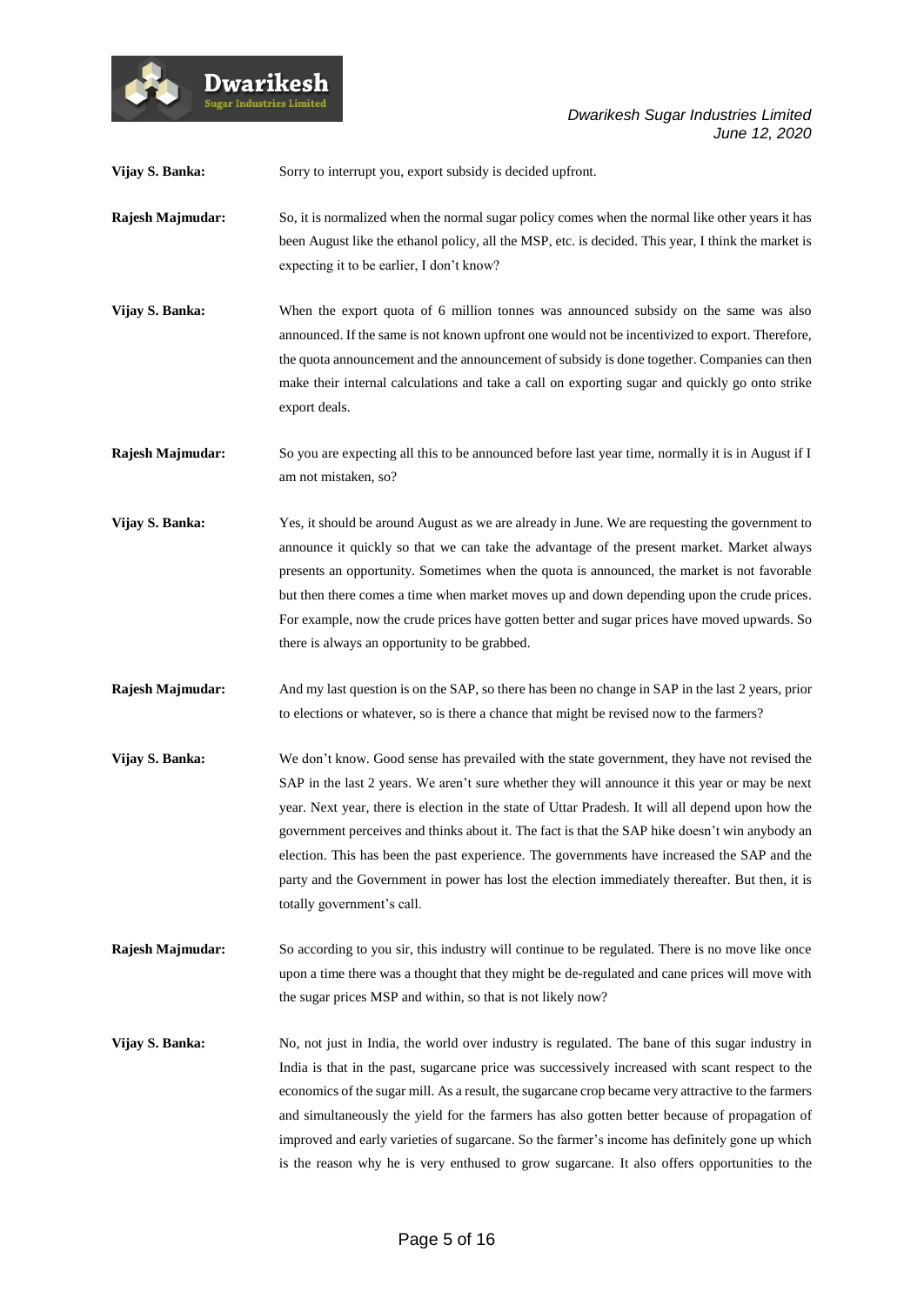

farmers of multi-cropping. There are thus multiple benefits of growing sugarcane. The bigger question is that how do we address this larger availability of sugarcane and therefore sugar. If you have read recent newspaper reports - there was Niti Aayog recommendation that the government should try and bring down the area under sugarcane cultivation. However the implementation seems farfetched and the government is doing the right thing by trying to figure out alternative uses of sugarcane as is being done in Brazil. We need a very ambitious plan for manufacture and use of ethanol. I will give you one statistics - In Brazil last crushing season, 65% of the cane juice was used to making ethanol and only 35% of the juice was used for making sugar.

**Rajesh Majmudar:** What level of ethanol blending is in Brazil?

**Vijay S. Banka:** Last season the total blending in Brazil was 48% and here in India we are only little above 5%.

- **Moderator:** Thank you. The next question is from the line of Madhav Marda from Fidelity Investment. Please go ahead.
- **Madhav Marda:** Sir, you mentioned just couple of minutes back that the sector is fairly regulated because right from sugar price, ethanol price, power tariff, to our input everything is getting regulated right now by the government., So, I don't know if you just look ahead to take the excess sugarcane production in ethanol basically the only way out and do you think investments could step up faster in the industry which is still going on and then how do you think about it?
- **Vijay S. Banka:** The Brazilian example proves that ethanol is a very viable option. As I mentioned a little while ago the blending in Brazil is as high as 48% and as 65% of the sugarcane juice was used for making ethanol. We therefore need a program, may be not of that scale but at least of certainly scale larger than what we are presently operating. The problem faced in India is that there are sugar companies with healthy balance sheets and there are companies with not so very healthy balance sheets. There is a government program already in place which offers loans at subsidized rate of interest to sugar mills who want to put up ethanol manufacturing units. The problem is the banks don't find proposals of such non-healthy sugar mills bankable at all. It is a catch-22 situation. There are some studies which suggest escrow mechanism, formation of SPV or some such arrangement which can offer comfort to the Banks and they can provide funds to such sugar mills.
- **Madhav Marda:** And the ethanol pricing that will be revised at an annual basis, so in July August it will come up with the revised pricing or how does the formula work for that?
- **Vijay S. Banka:** It is normally done effective November every year.
- **Madhav Marda:** And the policy will be announced in August to be effective from November or when do we announce it?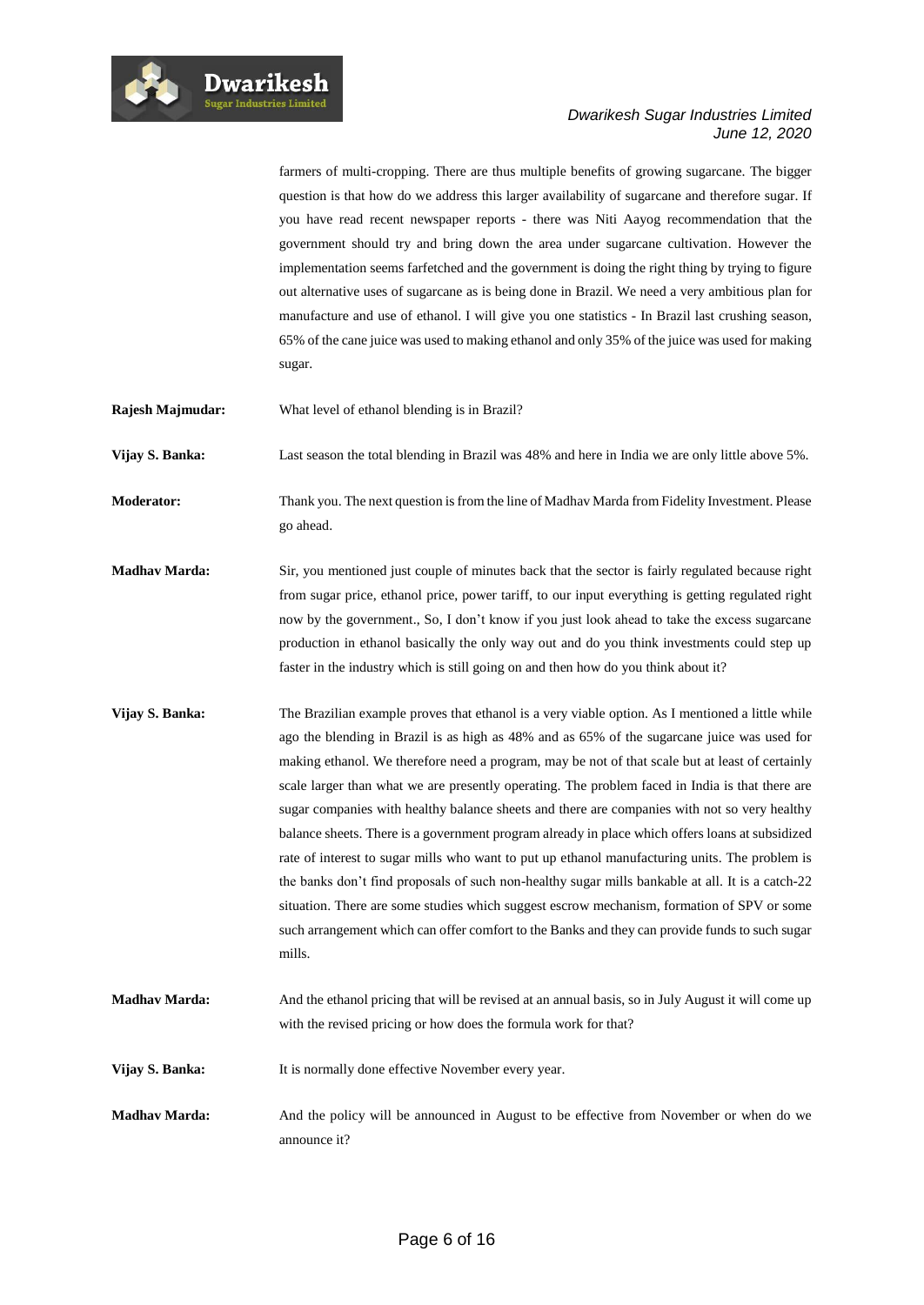**Vijay S. Banka:** No, it is not so early but yes, any time before the next bidding. They may announce before the next bidding which starts in November.

**Dwarikesh** sugar Industries Limite

**Madhav Marda:** And the ethanol prices will be fixed on an annual basis? Can that be changed? Do you think like based upon how crude is working or do you think government will keep it at that same level and how should we think about ethanol pricing from government?

- **Vijay S. Banka:** No, you raised a very valid question. The point is banks also have this question. They agree that presently the ethanol price is remunerative but are not sure of it in future. Loans are repaid over 6 to 7 years horizon and the Government policy in ethanol pricing for long term is non-existent. We, as an industry association have also been requesting the government. We are not asking for announcement of price but announcement of basis of pricing. As we have seen regardless of the fall in the price of crude, the government is very keen to accelerate this ethanol blending program because it addresses the larger issue of the farmers growing sugarcane and also the country's foreign exchange resources.
- **Madhav Marda:** So you are hoping that at some point the government will come up with a long-term policy than this one-year prices right?
- **Vijay S. Banka:** Yes, that has been a longstanding demand of the industry and that will help in stepping up the capacities for ethanol manufacturing. It is also because distillery plants where sugarcane juice is to be directly used are very capital intensive. So it is but natural banks would want an assurance on the pricing going forward.
- **Madhav Marda:** And the sugar MSP is you have to say, now that production is going to be even higher next year, the need for MSP is not going away any time soon I would assume?
- **Vijay S. Banka:** No, it wouldn't. In fact, we have been requesting and what we are hearing and are hopeful is that there could be possibly some increase in the MSP which is presently at Rs. 3100 per quintal.
- **Moderator:** Thank you. The next question is from the line of Arun Gopalan from Systematix Group. Please go ahead.

**Arun Gopalan:** I am not sure if I missed the first part of your commentary, when you were talking about the inventory, so I see that the sugar inventory, the sugar stock as on 31st March was 29.58 lakh quintals, I would like to know what this is valued at as on 31st March.

- **Vijay S. Banka:** It is valued at Rs. 2,890 per quintal, sir.
- **Arun Gopalan:** The second question which I had was on your realization, the average realization for the quarter you are posting is Rs. 29.05 per kg?
- **Vijay S. Banka:** Yes.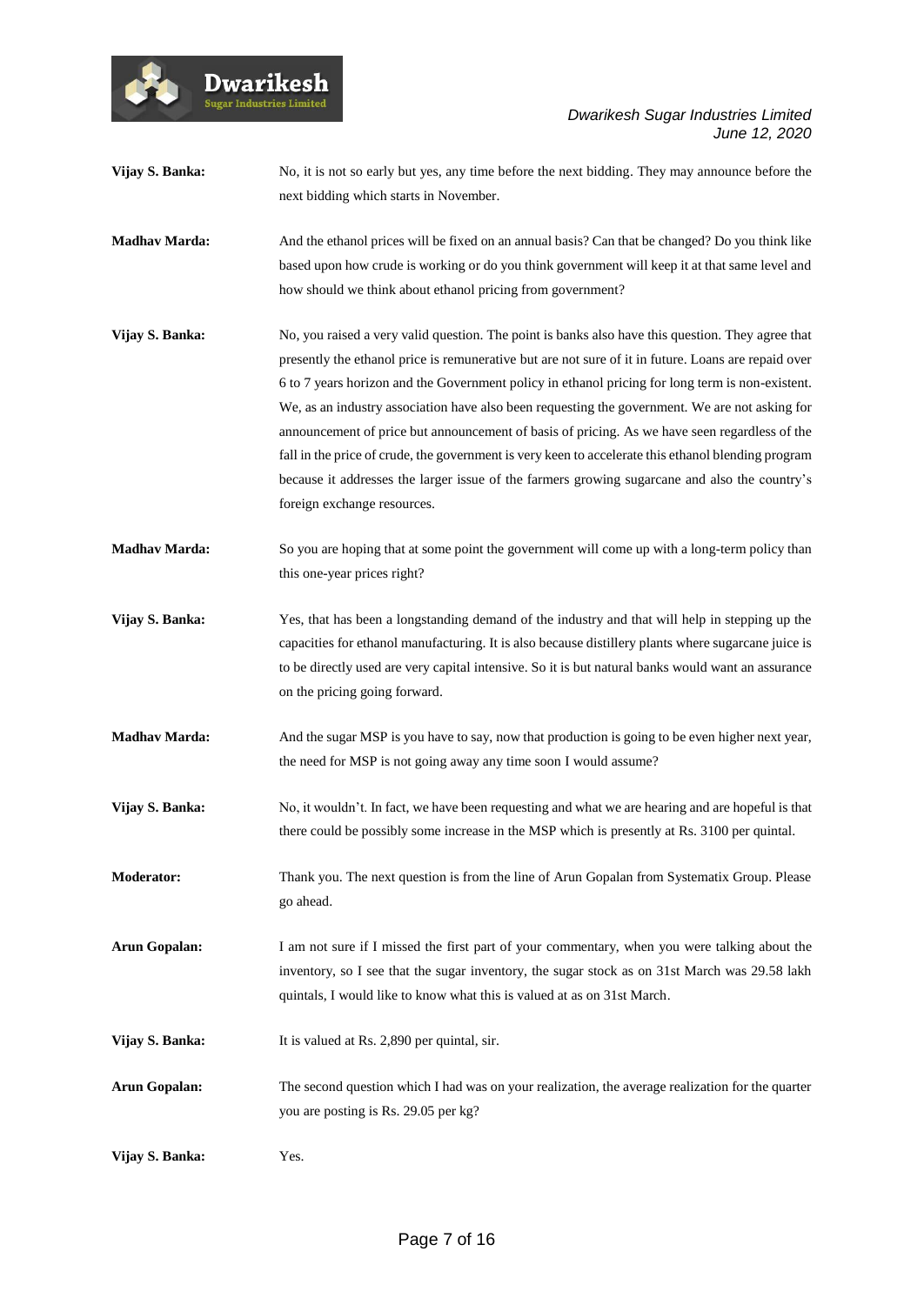

| <b>Arun Gopalan:</b> | MSP is standing at Rs. 31 per kg, so what is the reason for the realization?                                                                                                                                                                                                                                                                                                                                                                                                                                                                                  |
|----------------------|---------------------------------------------------------------------------------------------------------------------------------------------------------------------------------------------------------------------------------------------------------------------------------------------------------------------------------------------------------------------------------------------------------------------------------------------------------------------------------------------------------------------------------------------------------------|
| Vijay S. Banka:      | I have already explained this. However, let me explain once again. The realization of Rs. 2,905<br>per quintal is including for the quantity that we have exported and without considering the<br>incentive on export. So my average realization for this quarter, if we account for the export<br>subsidy is Rs. 3195 per quintal. By a similar analogy for full year basis, what appears as Rs.<br>2968 per quintal is actually Rs. 3130 per quintal as subsidy gets accounted not as part of the<br>sales but it gets accounted as other operating income. |
| <b>Arun Gopalan:</b> | And next question I had was on the export quantity, so what your export realization was and the<br>quantity exported?                                                                                                                                                                                                                                                                                                                                                                                                                                         |
| Vijay S. Banka:      | Let me talk about the MAEQ 2019-20 for the season because during the full year in the first<br>quarter we have also exported under the MIEQ of 2018-19. Regarding MAEQ 2019-20, we had<br>first export obligation of about 79,000 metric tonnes of which what got exported and what got<br>accounted before March 31st is about 60,000 metric tonnes.                                                                                                                                                                                                         |
| <b>Arun Gopalan:</b> | 60,000 was exported till which date?                                                                                                                                                                                                                                                                                                                                                                                                                                                                                                                          |
| Vijay S. Banka:      | By 31st of March, 59,550 metric tonnes precisely.                                                                                                                                                                                                                                                                                                                                                                                                                                                                                                             |
| <b>Arun Gopalan:</b> | And how much of the subsidy was booked for the current fiscal?                                                                                                                                                                                                                                                                                                                                                                                                                                                                                                |
| Vijay S. Banka:      | Rs. 62.22 crore.                                                                                                                                                                                                                                                                                                                                                                                                                                                                                                                                              |
| <b>Arun Gopalan:</b> | Rs. 62.22 crore is booked in the current fiscal?                                                                                                                                                                                                                                                                                                                                                                                                                                                                                                              |
| Vijay S. Banka:      | Yes.                                                                                                                                                                                                                                                                                                                                                                                                                                                                                                                                                          |
| <b>Arun Gopalan:</b> | And the rest will be for next year?                                                                                                                                                                                                                                                                                                                                                                                                                                                                                                                           |
| Vijay S. Banka:      | Yes, it will be in the next year.                                                                                                                                                                                                                                                                                                                                                                                                                                                                                                                             |
| <b>Arun Gopalan:</b> | I have one more question on your co-gen?                                                                                                                                                                                                                                                                                                                                                                                                                                                                                                                      |
| Vijay S. Banka:      | Yes, sure.                                                                                                                                                                                                                                                                                                                                                                                                                                                                                                                                                    |
| <b>Arun Gopalan:</b> | When I look at your co-gen, your co-gen quarter on quarter is higher but I guess year-on-year is<br>a little tepid, but is it true that your co-gen has done better than the other mills in UP and if so,<br>then what is the reason?                                                                                                                                                                                                                                                                                                                         |
| Vijay S. Banka:      | Basically, the co-gen's performance is the same across all mills in UP. Everybody is getting a<br>realization of Rs. 2.95 per unit - anything ranging between Rs. 2.90 to Rs. 3 per unit. There has<br>thus been more than 40% reduction in the selling price of power. The profit that you see in the                                                                                                                                                                                                                                                        |

Dwarikesh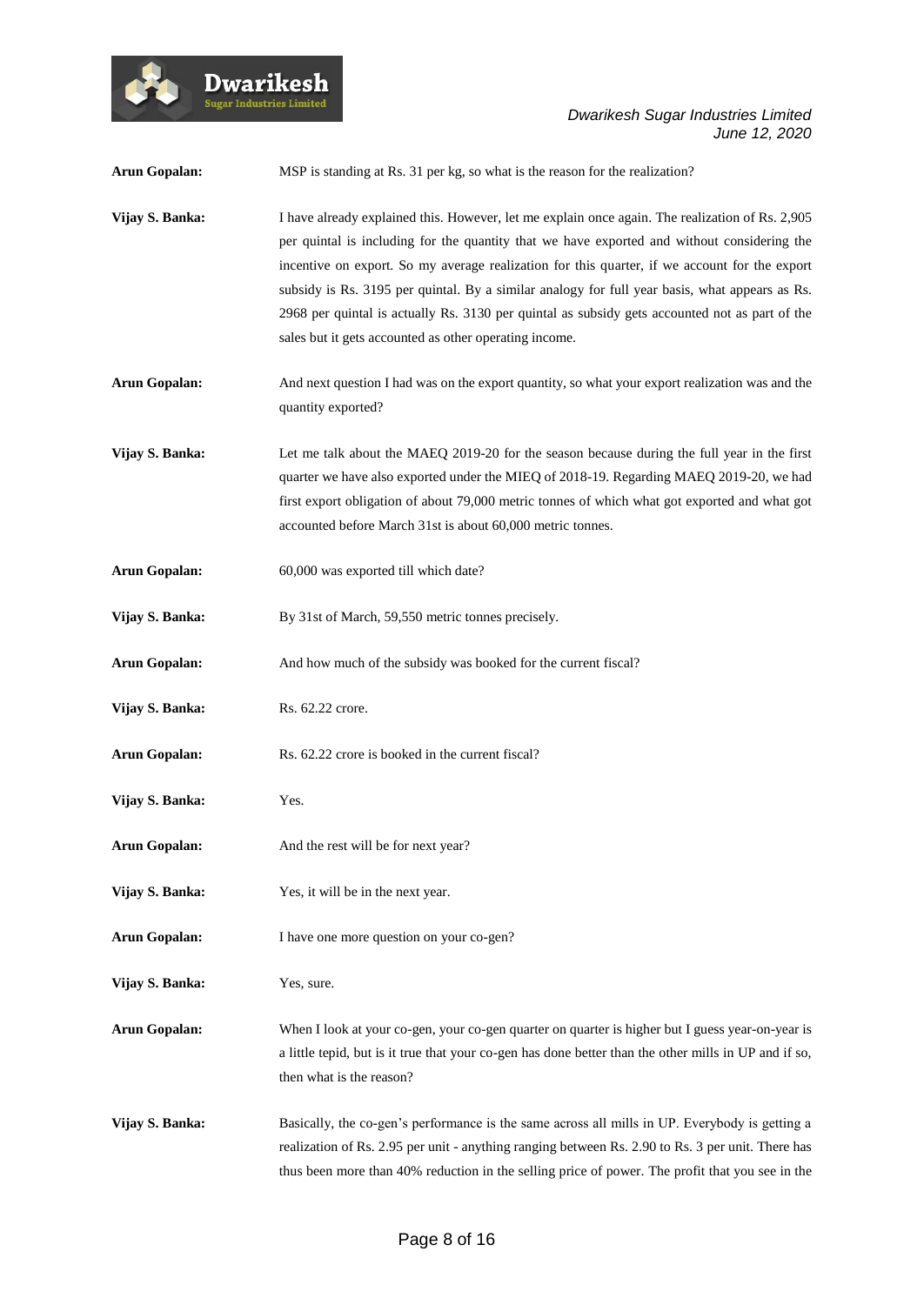

co-gen segment is because of the calibration of transfer pricing, which is the price at which we account for the transfer of bagasse and the price at which we transfer the power that is consumed captively. Going forward, co-gen segment is a bit of a defensive bet for us. Once we started SS 2019-20 we only did what we call as incidental co-generation. For example, in one plant if our capacity is to export 24 megawatts of power, we did only incidental co-generation which means we didn't go whole-hog in recycling of the steam. We have evacuated only about 18 megawatts instead of 24 megawatts. In the process, bagasse becomes spare because the steam consumption obviously comes down and there is no recycling happening, and the bagasse consumption comes down. We have sold bagasse and we have realized more money and are better off than what we would be if we had generated & evacuated that power. In doing so revenues are better than what it would be in evacuating power.

**Moderator:** Thank you. The next question is from the line of Sanjay Manyal from ICICI Direct**.** Please go ahead.

**Sanjay Manyal:** Sir, just now because entire year has been passed in the domestic quota what we receive, so I am sure you would have a good sense of what kind of annual quota we are receiving, in that sense what is expected from the FY21 levels?

**Vijay S. Banka:** FY21, for the three months, we have already received the quota.

**Sanjay Manyal:** That is 60,000.

Vijay S. Banka: Approximately 55,000 metric tonnes and we have done export of about 60,000 metric tonnes. Going forward Government should now do the recalibration of quota based on latest production numbers. We expect larger quotas in the in the coming months because the weightage of our stock vis-à-vis the country stock obviously has gone up. For us within UP also, our production has been 22% higher this season as compared to the last year which has not been the case of the other sugar mills. Therefore going forward we expect to receive larger quotas in the coming quarters. Now the numbers of crushing and production are frozen, so we expect that recalibration to be done by the government now.

**Sanjay Manyal:** Sir, would it be safe to assume like 30,000 per month for the domestic quota and accordingly 360,000?

**Vijay S. Banka:** I think yes, we must get that kind of quota, we must get.

**Sanjay Manyal:** And should 3.6 say on an annual basis and say 120,000 export, can we assume if the export subsidy is announced…

**Vijay S. Banka:** Yes, we expect larger export target for the coming season and we expect better, improved releases. We are keeping fingers crossed. We don't come to know how the quotas are allocated, but we do expect larger domestic quota as well as higher export quota and our performance on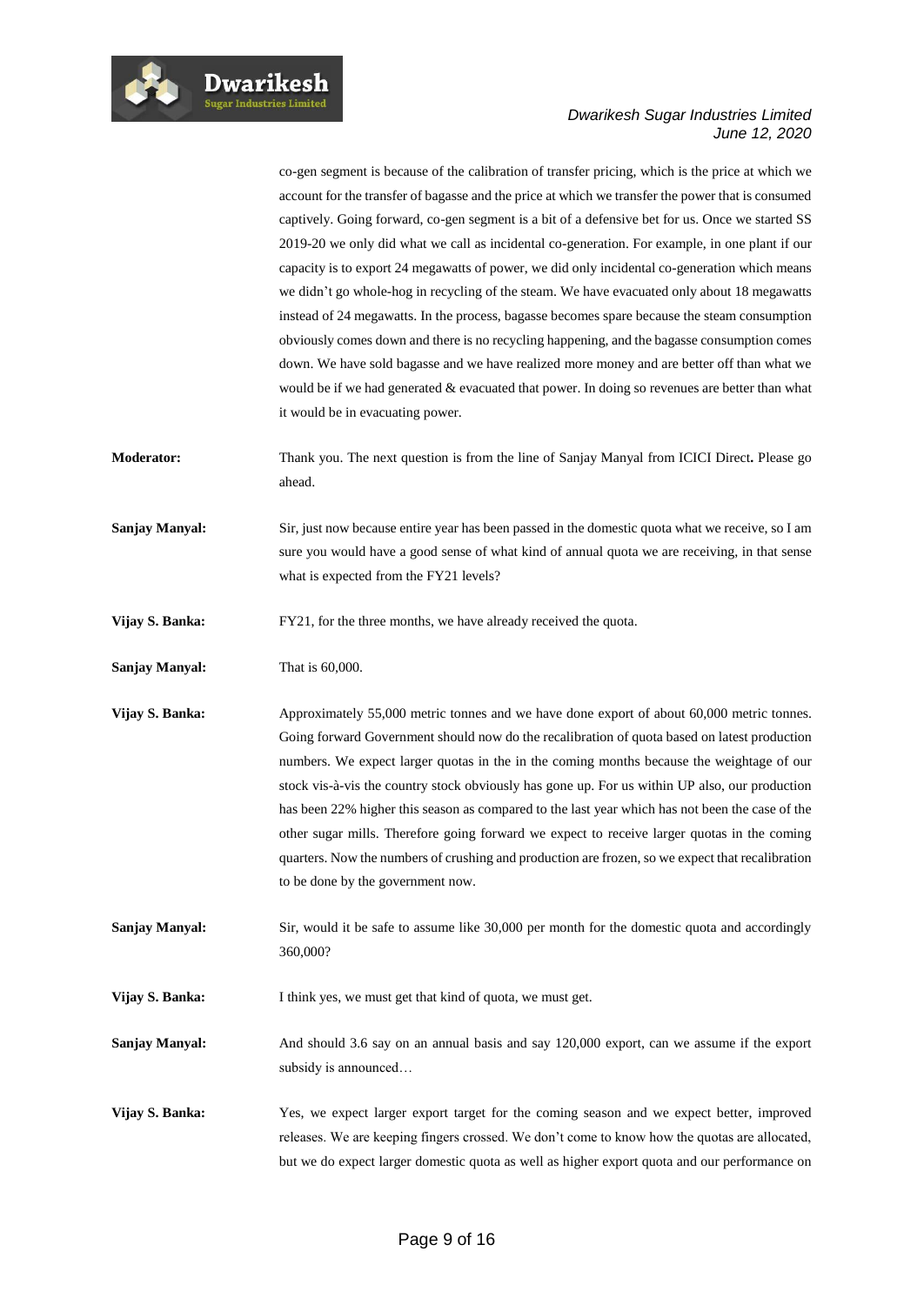

the exports also has been good. We will export the entire quota under MAEQ allotted to us and we think these factors should weigh in and help us.

**Sanjay Manyal:** Sir, if in that sense, we just wanted to calculate say 3.6 plus 1.2, then ideally my sales in FY1 should be higher than the production, if I assume the similar kind of production happens?

**Vijay S. Banka:** We will have to wait and see. Big question or imponderable is regarding domestic quota. I have no doubt on export obligation for the coming year and it should be larger. The domestic quota by application of all logics, should be higher for us.

**Sanjay Manyal:** Sir, we have produced 20% more this year, obviously that would have been mainly because of higher crushing, will that trend continue next year as well or we will come back to the previous year level?

**Vijay S. Banka:** This season we have crushed 374 lakh quintals of sugarcane higher than original estimate, because of the COVID outbreak and consequent non-diversion of sugarcane for Jaggery and Khandsari on account of which may be about 20 lakh quintals was crushed more. 355 lakh quintals should be safe estimate for next season although as per the indications available the planting is pretty good. May be there could be a very small downside or may be the same as we crushed this season

**Sanjay Manyal:** And sir, our domestic realization has been somewhere around, for the full year basis, overall realization as Rs. 3130 per quintal including the Rs. 3195 per quintal in this quarter you mentioned?

**Vijay S. Banka:** Yes, for the quarter was Rs. 3195 per quintal and for the full year basis, it is Rs. 3130 per quintal

**Sanjay Manyal:** Would it be safe to assume that if there is an increase in MSP, so probably one quarter will be having aberration as far the prices are concerned

**Vijay S. Banka:** Yes, because of the COVID outbreak our prices were only marginally above the MSP benchmark but…

**Sanjay Manyal:** But rest of the year it was .....

**Dwarikesh Sugar Industries Limite** 

**Vijay S. Banka:** Yes, depends on the monthly releases that the government announces. If the quota is higher, there is a little bit of pressure on the price and the prices come down a little but the prices overall as you have seen have been higher than the MSP.

Sanjay Manyal: And sir, what is our debt as on date, farmer's payment or farmer arrears and inventory as on date?

**Vijay S. Banka:** My inventory as on date is about 30.40 lakh quintals of sugar and considering balance dispatches for the month our inventory at the June end will be 28.95 lakh quintals approximately.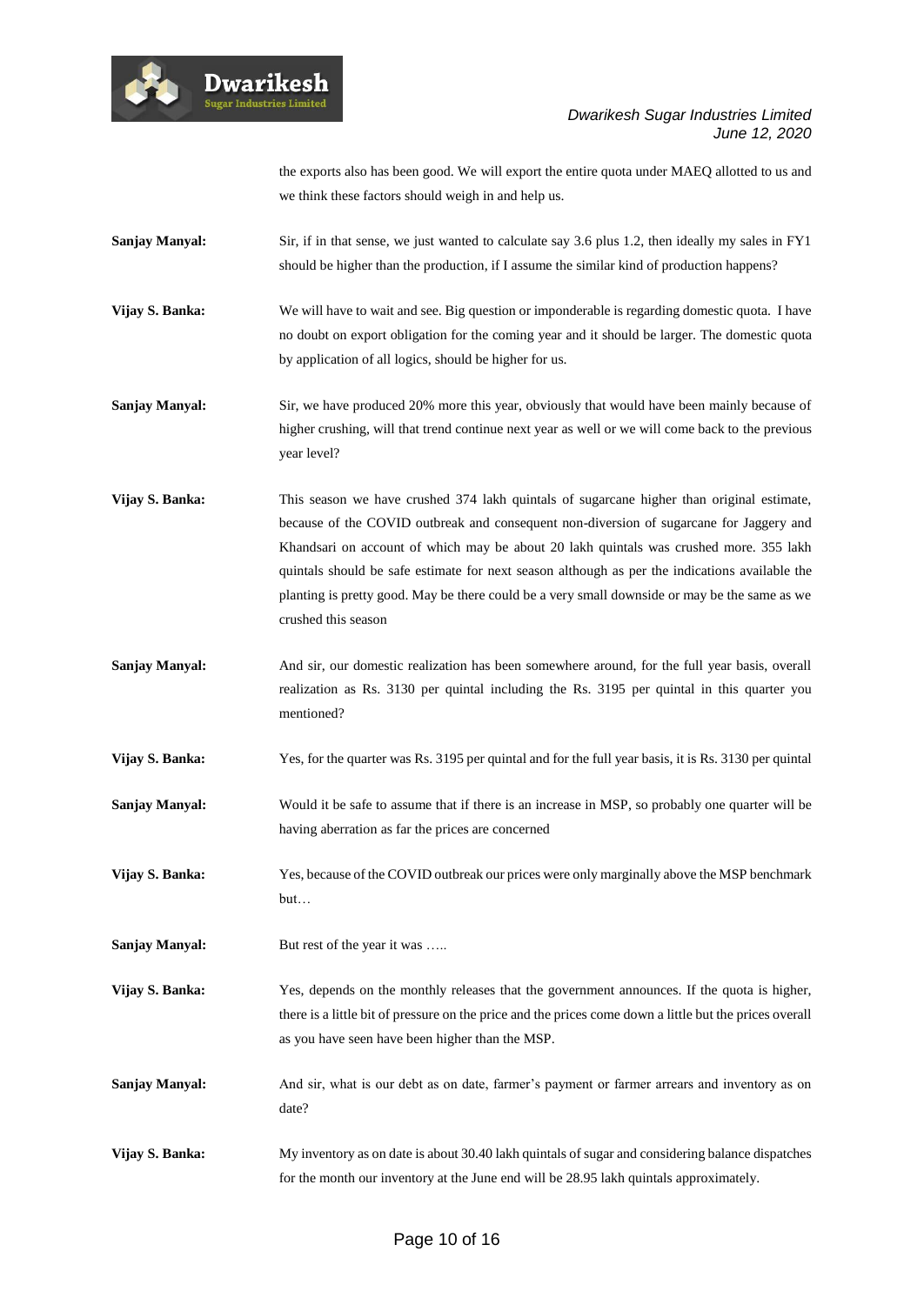

| Sanjay Manyal:        | That would be by the end of June you are saying?                                                                                                                                                                                                                                                                                                                                                                                                                                                                                                                                                                                                                                                                                                                                                     |
|-----------------------|------------------------------------------------------------------------------------------------------------------------------------------------------------------------------------------------------------------------------------------------------------------------------------------------------------------------------------------------------------------------------------------------------------------------------------------------------------------------------------------------------------------------------------------------------------------------------------------------------------------------------------------------------------------------------------------------------------------------------------------------------------------------------------------------------|
| Vijay S. Banka:       | By the end of the June, this is our estimated inventory. As far as our long term borrowings are<br>concerned, we have, as on 31st March, had a soft loan outstanding of Rs. 114.31 crores after<br>which April, May, June installments have been paid. So actually out of Rs. 134.48 crores, Rs.<br>26 crores would get paid. The June end number, therefore of this loan, will be around Rs. 108<br>crores. We also have a distillery loan of Rs. 116.88 crores wherein there is no repayment<br>obligation until the 31st of March 2021. We also have preference shares outstanding of Rs. 15<br>crores which is due for redemption August, 2020. Short-term borrowings depends on the stock,<br>and presently our borrowing should be around Rs. 500 crores and we have adequate drawing<br>power |
| Sanjay Manyal:        | And farmers, what is the payment is still required to be done now that the crushing is over?                                                                                                                                                                                                                                                                                                                                                                                                                                                                                                                                                                                                                                                                                                         |
| Vijay S. Banka:       | We paid more than 80% of the dues to the farmers.                                                                                                                                                                                                                                                                                                                                                                                                                                                                                                                                                                                                                                                                                                                                                    |
| <b>Sanjay Manyal:</b> | And sir, just one more thing, what could be our sacrifice because of the diversion towards B<br>heavy or sanitizer or ENA, all putting together what could be your sugar sacrifice?                                                                                                                                                                                                                                                                                                                                                                                                                                                                                                                                                                                                                  |
| Vijay S. Banka:       | This was our first term with the new distillery plant. We made a beginning with the use of B<br>heavy molasses and we sacrificed about 53,000 quintals of sugar in making ethanol from B<br>heavy molasses. Our recovery for the entire season has been 12.26% vis-à-vis 12.31% for the<br>last season, but if we factor for the 53,000 quintals of sugar sacrificed the recovery that we<br>clocked is higher than in the last season                                                                                                                                                                                                                                                                                                                                                               |
| <b>Sanjay Manyal:</b> | But from the next season onwards, what kind of sacrifice do you expect?                                                                                                                                                                                                                                                                                                                                                                                                                                                                                                                                                                                                                                                                                                                              |
| Vijay S. Banka:       | Next season, there will be larger diversion. In one plant, we will be totally doing it on B heavy<br>basis. We estimate to produce 3.75 crores liters, of which 50% could be from B heavy, and in<br>terms of sugar sacrificed it could be 150,000 quintals.                                                                                                                                                                                                                                                                                                                                                                                                                                                                                                                                         |
| Sanjay Manyal:        | 15000 tonnes?                                                                                                                                                                                                                                                                                                                                                                                                                                                                                                                                                                                                                                                                                                                                                                                        |
| Vijay S. Banka:       | Yes metric tonnes.                                                                                                                                                                                                                                                                                                                                                                                                                                                                                                                                                                                                                                                                                                                                                                                   |
| Moderator:            | Thank you. The next question is from the line of Neha Gupta, an Individual Investor. Please go<br>ahead.                                                                                                                                                                                                                                                                                                                                                                                                                                                                                                                                                                                                                                                                                             |
| <b>Neha Gupta:</b>    | Sir, are we using both the distilleries or sir, is only the 100 KLPD in operation?                                                                                                                                                                                                                                                                                                                                                                                                                                                                                                                                                                                                                                                                                                                   |
| Vijay S. Banka:       | No, at present only the 100 KLPD distillery is operational. Our 30 KLPD was already there.<br>What was pending was the synchronization of 30 KLPD with 100 KLPD plant. We already have<br>utilities set up for 130 KLPD. Some permissions are pending and we are therefore operating at<br>100 KLPD.                                                                                                                                                                                                                                                                                                                                                                                                                                                                                                 |

 $\boldsymbol{\operatorname{Dwarikesh}}$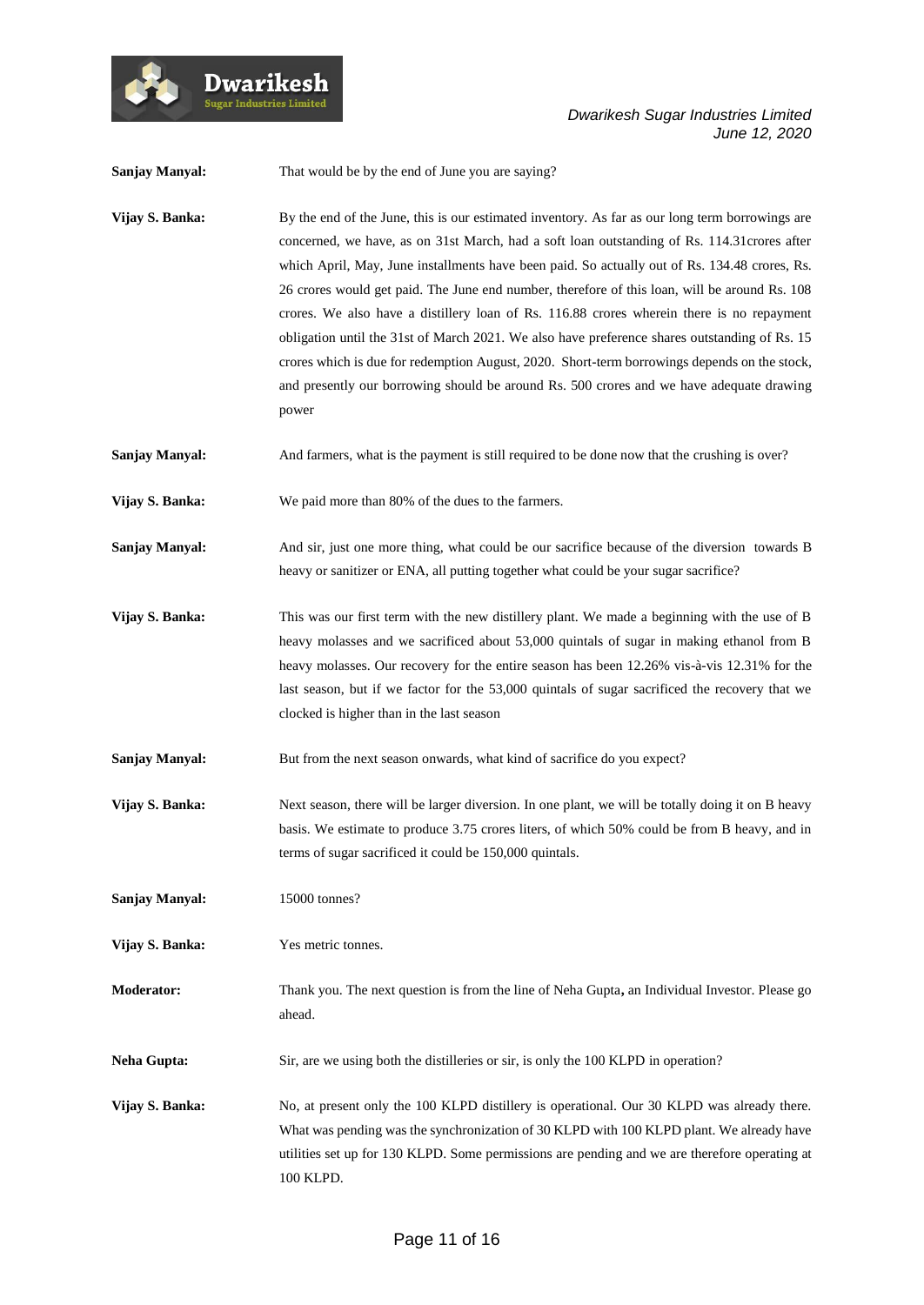

| <b>Neha Gupta:</b> | Sir, when do we expect to start using the 30 KLPD?                                                                                                                                                                                                                                                                                                                                                                                                                                                                                                                                                                                                                                                                                                                                                                   |
|--------------------|----------------------------------------------------------------------------------------------------------------------------------------------------------------------------------------------------------------------------------------------------------------------------------------------------------------------------------------------------------------------------------------------------------------------------------------------------------------------------------------------------------------------------------------------------------------------------------------------------------------------------------------------------------------------------------------------------------------------------------------------------------------------------------------------------------------------|
| Vijay S. Banka:    | We expect to start soon, at least before the November we will be up and operational at expanded<br>capacity.                                                                                                                                                                                                                                                                                                                                                                                                                                                                                                                                                                                                                                                                                                         |
| <b>Neha Gupta:</b> | Sir, before the next ethanol season?                                                                                                                                                                                                                                                                                                                                                                                                                                                                                                                                                                                                                                                                                                                                                                                 |
| Vijay S. Banka:    | Yes, certainly.                                                                                                                                                                                                                                                                                                                                                                                                                                                                                                                                                                                                                                                                                                                                                                                                      |
| <b>Neha Gupta:</b> | And sir, in our old distillery sir, do we have zero liquid discharge and the incineration boiler<br>already in place?                                                                                                                                                                                                                                                                                                                                                                                                                                                                                                                                                                                                                                                                                                |
| Vijay S. Banka:    | No, the incineration and the CPU that we have set up for the new distillery is good enough to<br>cater to the requirement of 130 KLPD which is for both 30 KLPD as well as for 100 KLPD. So<br>there is no extra incineration plant or CPU plant requirement                                                                                                                                                                                                                                                                                                                                                                                                                                                                                                                                                         |
| <b>Neha Gupta:</b> | No extra requirement sir?                                                                                                                                                                                                                                                                                                                                                                                                                                                                                                                                                                                                                                                                                                                                                                                            |
| Vijay S. Banka:    | No additional requirement.                                                                                                                                                                                                                                                                                                                                                                                                                                                                                                                                                                                                                                                                                                                                                                                           |
| <b>Neha Gupta:</b> | So, both of them can operate at 330 days, sir?                                                                                                                                                                                                                                                                                                                                                                                                                                                                                                                                                                                                                                                                                                                                                                       |
| Vijay S. Banka:    | 330 days would be little farfetched. 310 days would be a safe bet                                                                                                                                                                                                                                                                                                                                                                                                                                                                                                                                                                                                                                                                                                                                                    |
| <b>Neha Gupta:</b> | And sir, how much ethanol do we expect to produce in FY21?                                                                                                                                                                                                                                                                                                                                                                                                                                                                                                                                                                                                                                                                                                                                                           |
| Vijay S. Banka:    | In FY 2020-21 we expect to produce about 3.75 crores liters.                                                                                                                                                                                                                                                                                                                                                                                                                                                                                                                                                                                                                                                                                                                                                         |
| <b>Neha Gupta:</b> | And sir, I know it is a little far off but by FY22, when both the distilleries are operational, sir<br>will we be able to do more than 4 crores liters?                                                                                                                                                                                                                                                                                                                                                                                                                                                                                                                                                                                                                                                              |
| Vijay S. Banka:    | Yes, we should be able to do more than 4 crores liters going forward, yes, that is our target.                                                                                                                                                                                                                                                                                                                                                                                                                                                                                                                                                                                                                                                                                                                       |
| Moderator:         | Thank you. The next question is from the line of S. N. Rajan, an Individual Investor. Please go<br>ahead.                                                                                                                                                                                                                                                                                                                                                                                                                                                                                                                                                                                                                                                                                                            |
| S. N. Rajan:       | Just 2-3 quick questions. My question is, can you throw some light on what is the position of the<br>case that has been filed by the sugar manufacturers for the power tariff reduction? My personal<br>view is, it is a losing battle because they are able to procure power at may be less than Rs. 3 also,<br>why would they pay Rs. 6 per unit or whatever it is? And number two is, how long does it take<br>for getting the money from the UP government for the power which is given under credit and<br>also, does it take delay in getting the export subsidy because I am talking about receivables from<br>state government and central government, And my last thing is, since we are into the business<br>of sanitizers and it is an FMCG product and I hope you are doing it under our own brand name. |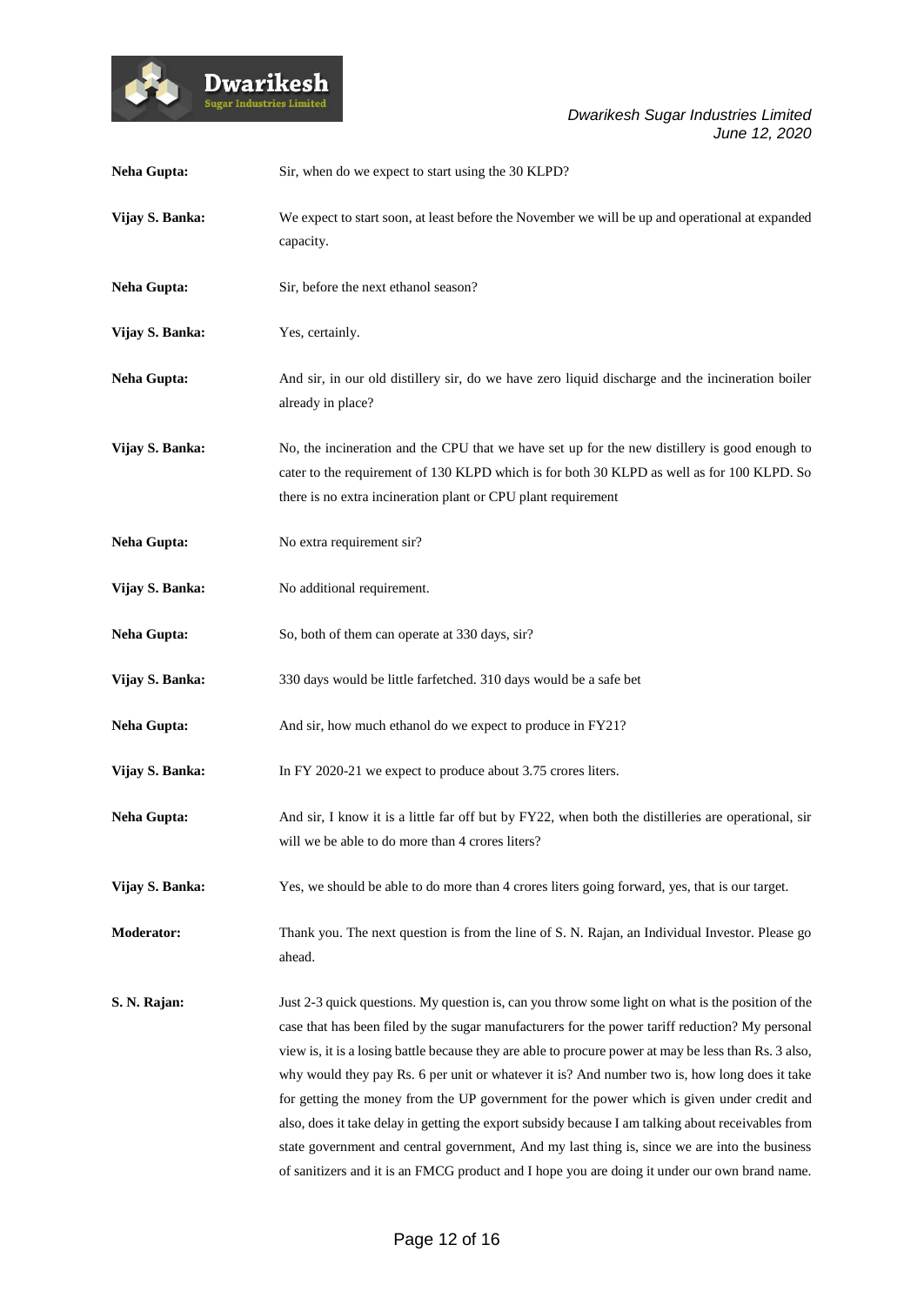

Would you be looking at, as a few are already having low sulphur sugar? Should we have some branded product as sugar for building on the Dwarikesh brand?

- **Vijay S. Banka:** Well, answering your first question about the power tariff As I had spoken in my earlier earning calls, the hypothesis of the order by which the prices were slashed is faulty**.** Number one, they are considering the bagasse cost at Rs. 1010 per metric tonne and in fact, they have reduced the basic price of the bagasse on the analogy that bagasse is generated by the sugar mills, so it should be compared vis-à-vis the pit head cost of the coal and not the transported cost of the coal to the plants. So the basic hypothesis is wrong. Number two, there were some technical errors also in the order. The writ that we have filed is a pretty strong on facts and also strong on the merits. We feel that jurisprudence should appreciate our point of view.
- **S. N. Rajan:** And what is the validity of that old agreement if at all, if we win the case, all the sugar mills will get that tariff that was there?
- **Vijay S. Banka:** No, tariff is announced once in 5 years.

**Dwarikesh** .<br>Sugar Industries Limit

- **S. N. Rajan:** So will we have another 2 or 3 years left for that?
- **Vijay S. Banka:** Yes, it became effective on the 1st of April 2019, so if we are getting any benefit, so it should be for 5 years period. Actually it is an administrative and a political call. We are requesting the Government to do justice. The state government has also got to look after the economic viability of the sugar mills. The viability of sugar companies would have definitely come down because of the reduction in the price of power. We are waiting as it is a three way decision, political, administrative as well as legal. And it is going to take time. We are keeping our fingers crossed. However as a measure of abundant precaution we are accounting for our power revenue based on the reduced power tariff. Your second question was on the amount receivable from the power company. As of now, we still have to get payment for the power evacuated by us in the month of March 2019. All our bills for February 2019 have been cleared and we have received some amount of payment for March 2019 also. There is thus inordinate delay but because of this largesse reportedly being doled out by the government for the DISCOM companies, we are little optimistic that maybe we should get substantial part of our power dues very shortly. However there can be slips between the lip and the cup. On the export incentives our experience is ok. We have been rather meticulous in collecting, compiling and filing all export claim documents. However there definitely is time lag. For example, under MIEQ, our obligation got completed by the month of June and got our payment not until October which actually is not very bad. However there are issues of budget allocation, etc. Under MAEQ 2091-20 for one unit we have got part payment. Budgetary allocation problem is definitely there but one should be very meticulous in compiling and filing the papers, which fortunately we have been doing it

**S. N. Rajan:** Sanitizer and your higher variety of sugar in premium one?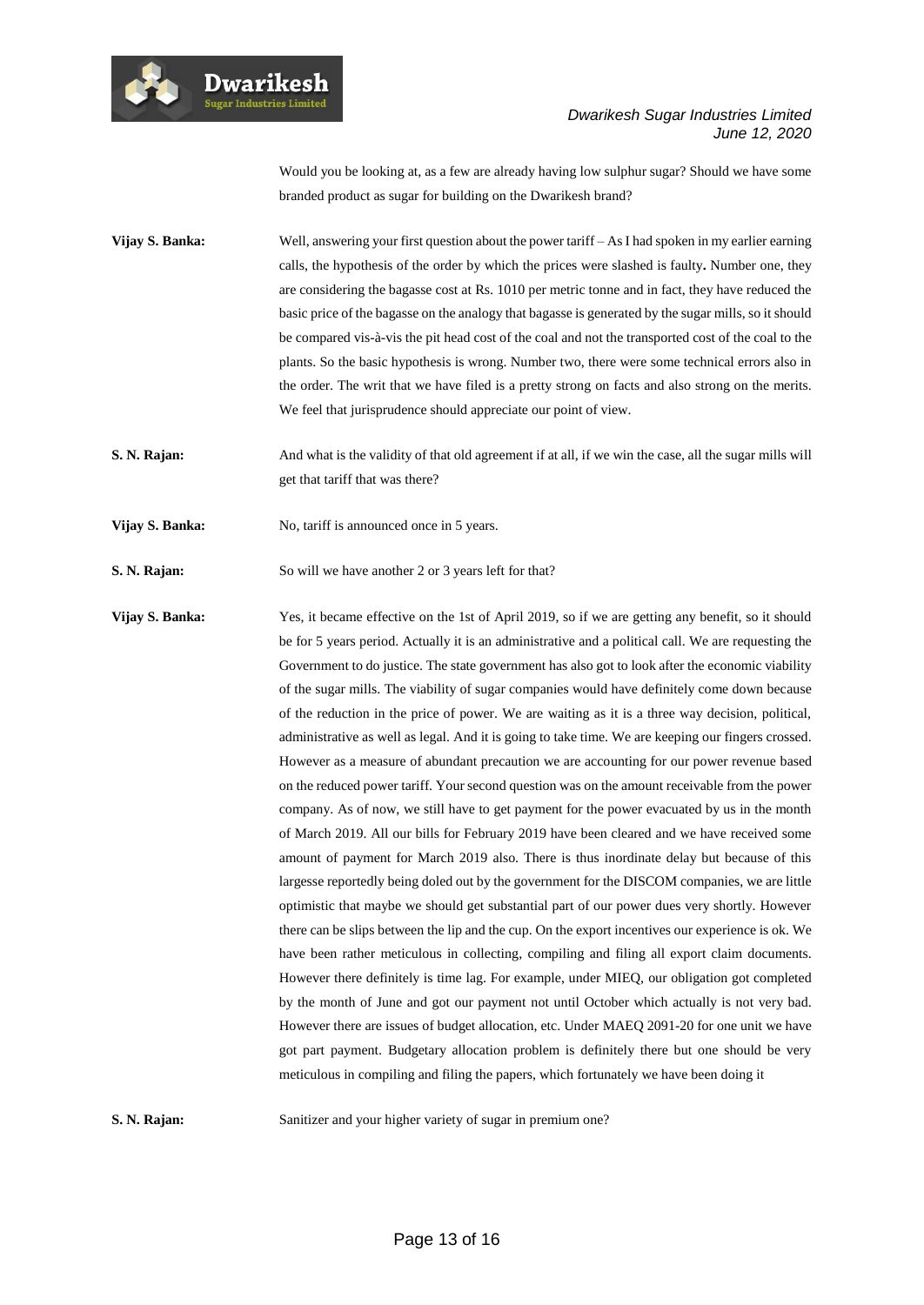

| Vijay S. Banka: | So far as sanitizers are concerned, like I mentioned earlier, we started this as a corporate social |
|-----------------|-----------------------------------------------------------------------------------------------------|
|                 | responsibility initiative because of the outbreak of pandemic as we are the natural producers of    |
|                 | sanitizers as we produce sugar and generate molasses as byproduct from which we produce             |
|                 | ethanol / alcohol and 80% of the feed stock of the sanitizers is the alcohol. We are thus natural   |
|                 | producers of sanitizers and we can do it under stringent quality control environment and we use     |
|                 | the right ingredients such that it is soft on the hands and effective on the virus. However it is   |
|                 | early days and we are already seeing lot of competition. We feel that this business can be scaled   |
|                 | up but we will have to wait and see. We are sure once the lockdown is lifted there is going to be   |
|                 | huge surge in demand for sanitizer. We will establish this as a Dwarikesh brand as we are not       |
|                 | looking to do any kind of contract manufacturing at this point in time.                             |
|                 |                                                                                                     |

**S. N. Rajan:** My question was simultaneously as co-branding, could you not look at sulphur free sugar?

**Vijay S. Banka:** We are not manufacturing sulphur free sugar sir, according to me, only Dhampur is manufacturing sulphur free sugar, rest of us are manufacturing the regular sugar, But yes, there is an opportunity for branding and selling. In fact, I was pleasantly surprised when I went to one of the shops in Bombay to see Mawana brand of sugar which is manufactured in UP. Earlier one could see only Madhur brand of sugar which is manufactured by Shree Renuka Sugar mills from its plant in Maharashtra. In other words Mawana sugar manufactured in UP has made inroads into the markets in Mumbai. Yes, we will do the needful in that direction.

- **Moderator:** Thank you. We take the next question from the line of Ajay Patel, an Individual Investor. Please go ahead.
- **Ajay Patel:** My question is only on the export subsidy, you have exported, and I think 9.6 lakhs tonnes totally?
- **Vijay S. Banka:** Correct.

**Ajay Patel:** So export quantum of subsidy is almost 100 crores, how much you have booked in last year and how much is spillover to the next year?

**Vijay S. Banka:** Out of 9.61 metric tonnes that you are talking about export which we did, about 60,000 metric tonnes is out of the MAEQ obligation of this year. So on 60,000 metric tonnes of sugar exported export subsidy amounting to about Rs. 62.2 crores has been booked as other operating income in the current financial year. As far as MIEQ subsidy of the last year is concerned, if you recall it was production subsidy and hence it got reduced from the cost of production of sugar.

Ajay Patel: But then why is other operating income not showing that 60 crores?

**Vijay S. Banka:** No sir, what you are seeing in the published results is other income. There is a difference between other operating income and other income. Other income is income which is not related to the business per-se.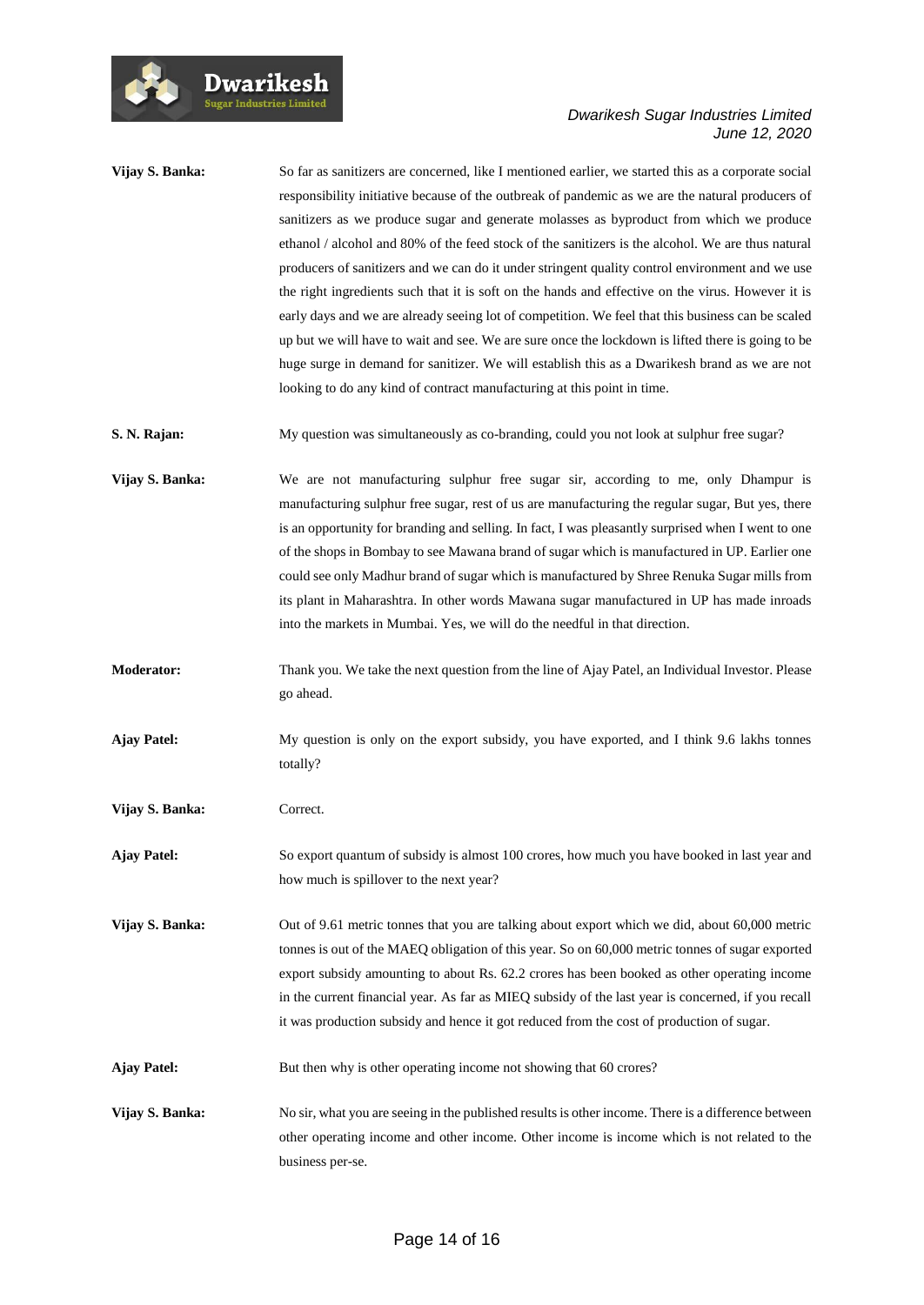

| <b>Ajay Patel:</b>    | Now, my last question is, what was the valuation of inventory on 1st April 2019?                                                                                                                                                                                                                                                                                                                                                                                                                                                                                                                                                                                                                                                                                                                                                                                                                                                                                                                                                                                  |
|-----------------------|-------------------------------------------------------------------------------------------------------------------------------------------------------------------------------------------------------------------------------------------------------------------------------------------------------------------------------------------------------------------------------------------------------------------------------------------------------------------------------------------------------------------------------------------------------------------------------------------------------------------------------------------------------------------------------------------------------------------------------------------------------------------------------------------------------------------------------------------------------------------------------------------------------------------------------------------------------------------------------------------------------------------------------------------------------------------|
| Vijay S. Banka:       | I don't recall how much it was sir.                                                                                                                                                                                                                                                                                                                                                                                                                                                                                                                                                                                                                                                                                                                                                                                                                                                                                                                                                                                                                               |
| <b>Ajay Patel:</b>    | Per kg, this year it is Rs. 28.9 per kg you said.                                                                                                                                                                                                                                                                                                                                                                                                                                                                                                                                                                                                                                                                                                                                                                                                                                                                                                                                                                                                                 |
| Vijay S. Banka:       | I don't recall sir, maybe I can get back to you separately on this.                                                                                                                                                                                                                                                                                                                                                                                                                                                                                                                                                                                                                                                                                                                                                                                                                                                                                                                                                                                               |
| <b>Moderator:</b>     | Thank you. The next question is from the line of Yashpal Madan, an Individual Investor. Please<br>go ahead.                                                                                                                                                                                                                                                                                                                                                                                                                                                                                                                                                                                                                                                                                                                                                                                                                                                                                                                                                       |
| <b>Yashpal Madan:</b> | I just want to know from you that if you compare the topline from last year same quarter Rs. 215<br>to 460 crores and previous quarter also, from Rs. 365 to 460 crores, if you can give me the<br>comparison of year-on-year, what are the drivers for this much jump?                                                                                                                                                                                                                                                                                                                                                                                                                                                                                                                                                                                                                                                                                                                                                                                           |
| Vijay S. Banka:       | This year, our quota has been higher. So far as the total income is concerned for the quarter, this<br>year our quota was better than what it was corresponding quarter last year. Secondly as<br>mentioned we have exported 60,000 metric tonnes, Out of 12.28 lakh quintals of sugar sold in<br>this particular quarter export is about 3.4 lakh quintals. So we had nearly 8 to 9 lakh quintals of<br>domestic sales in this quarter, which is the reason we are having higher quarter-on-quarter sales.<br>As far as the year on year sales is concerned, we have had more exports. The total quantity sugar<br>sold is much larger, 38.78 lakh quintals vis-à-vis 31.77 lakh quintals. If I have to explain the<br>profits for the last year as well as this year, last year we had the benefit of higher power tariff<br>and then last year we had the benefit of one subsidy of Rs. 28 crores approximately which was<br>received and accounted which actually pertained to the earlier financial year. It was announced<br>and received in the FY 2018-19 |
| <b>Yashpal Madan:</b> | I am saying, if you compare in value terms year on year, how much was domestic sales and how<br>much is this year's domestic sales in value terms?                                                                                                                                                                                                                                                                                                                                                                                                                                                                                                                                                                                                                                                                                                                                                                                                                                                                                                                |
| Vijay S. Banka:       | So we have sold 38.78 lakh quintals of sugar vis-à-vis 31.7 lakh quintals in the previous financial<br>year. Our average realization was Rs. 2968 per quintal vis-à-vis Rs. 2963 per quintal last year.<br>Our total revenue from sale of sugar is Rs. 1151.04 crores vis-à-vis 941.29 crores last year. 29.17<br>lakh quintals was sold domestically in FY19-20 vis-à-vis 30.43 lakh quintal last financial year.<br>Export sales is 9.62 lakh quintals vis-à-vis 1.34 lakh quintals in the previous financial year.                                                                                                                                                                                                                                                                                                                                                                                                                                                                                                                                             |
| <b>Yashpal Madan:</b> | Export is much higher basically?                                                                                                                                                                                                                                                                                                                                                                                                                                                                                                                                                                                                                                                                                                                                                                                                                                                                                                                                                                                                                                  |
| Vijay S. Banka:       | Yes, basically export is much higher. Actually, the export policy is announced for the season as<br>such and hence there is spillover or overlap. Not entire sugar under a particular quota is exported<br>in the particular financial year. For example, our export quota under MAEQ 2019-20 is nearly<br>120,000 metric tonnes of which only 59,550 metric tonnes has gone out before 31st March and<br>the rest of it hasn't gone out and you will find that in the results of June 2020 quarter. So there<br>is thus an overlap, sir.                                                                                                                                                                                                                                                                                                                                                                                                                                                                                                                         |